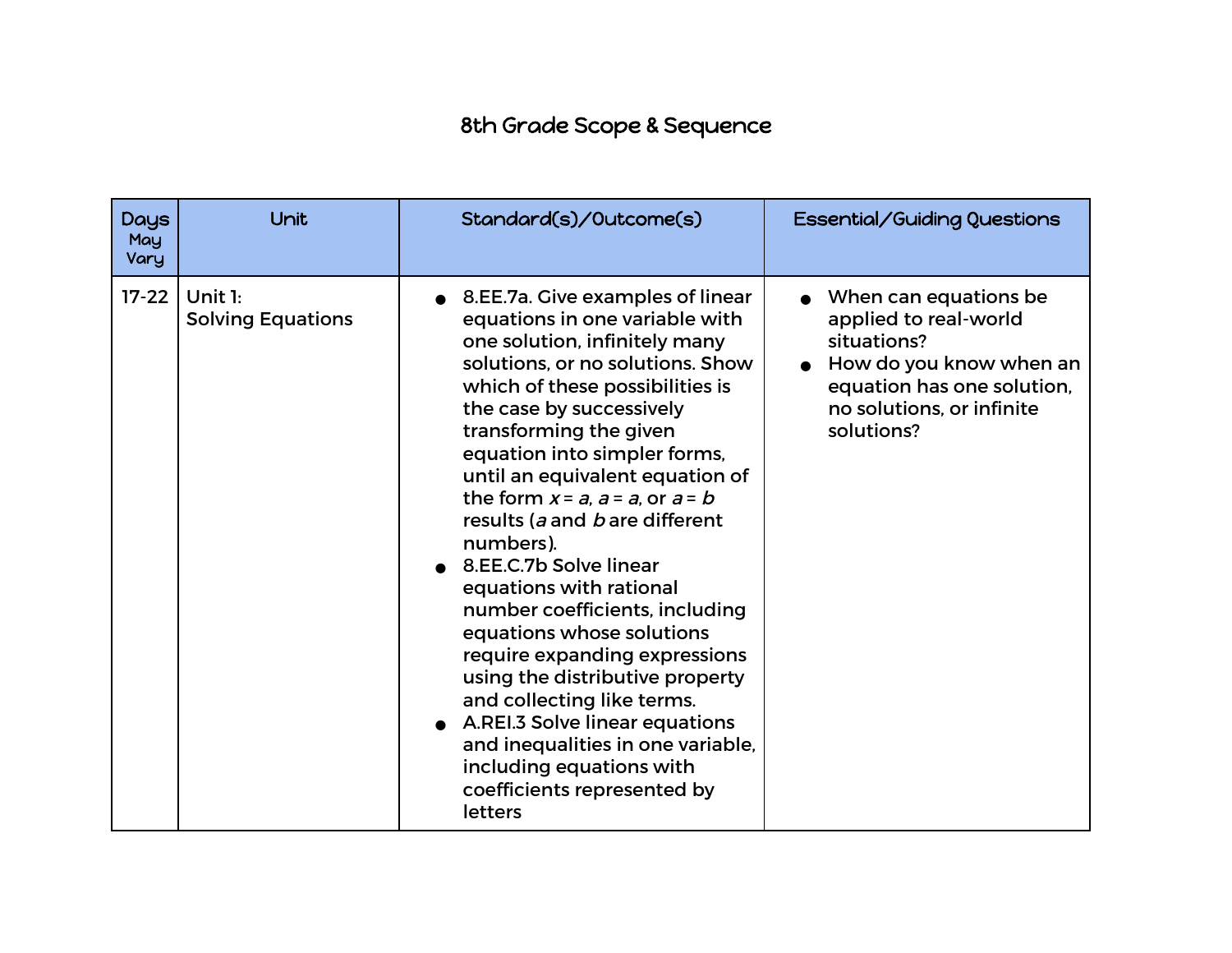| $15-18$   | Unit 2:<br>Radicals and the<br>Pythagorean<br>Theorem                      | 8.EE.2: Evaluate square roots of<br>small perfect squares and cube<br>roots of small perfect cubes.<br>8.EE.2: Use square root and cube<br>root symbols to represent<br>solutions to equations of the form<br>$x^2$ = p and $x^3$ = p, where p is a<br>positive rational number.<br>N.RN.A2 Rewrite expressions<br>involving radicals and rational<br>exponents using the properties of<br>exponents.<br>8.NS.2: Use rational<br>approximations of irrational<br>numbers to compare the size of<br>irrational numbers, locate them<br>approximately on a number line<br>diagram<br>• 8.G.6: Explain a proof of the<br>Pythagorean Theorem and its<br>converse.<br>8.G.7: Apply the Pythagorean<br>Theorem to determine unknown<br>side lengths in right triangles in<br>real-world and mathematical<br>problems in two and three<br>dimensions. | How are the properties of<br>roots of real numbers used<br>to evaluate and simplify<br>radical expressions?<br>How can we use the<br>relationship among parts<br>of a right triangle in real-<br>life problems? |
|-----------|----------------------------------------------------------------------------|-------------------------------------------------------------------------------------------------------------------------------------------------------------------------------------------------------------------------------------------------------------------------------------------------------------------------------------------------------------------------------------------------------------------------------------------------------------------------------------------------------------------------------------------------------------------------------------------------------------------------------------------------------------------------------------------------------------------------------------------------------------------------------------------------------------------------------------------------|-----------------------------------------------------------------------------------------------------------------------------------------------------------------------------------------------------------------|
| $15 - 20$ | Unit $3:$<br><b>Integer Exponents</b><br>and Scientific<br><b>Notation</b> | 8. E. 1: Know and apply the<br>properties of integer exponents<br>to generate equivalent<br>numerical expressions.<br>8.EE.3: Use numbers expressed                                                                                                                                                                                                                                                                                                                                                                                                                                                                                                                                                                                                                                                                                             | • How are the properties of<br>exponents of real numbers<br>used to evaluate and<br>simplify exponential<br>expressions?                                                                                        |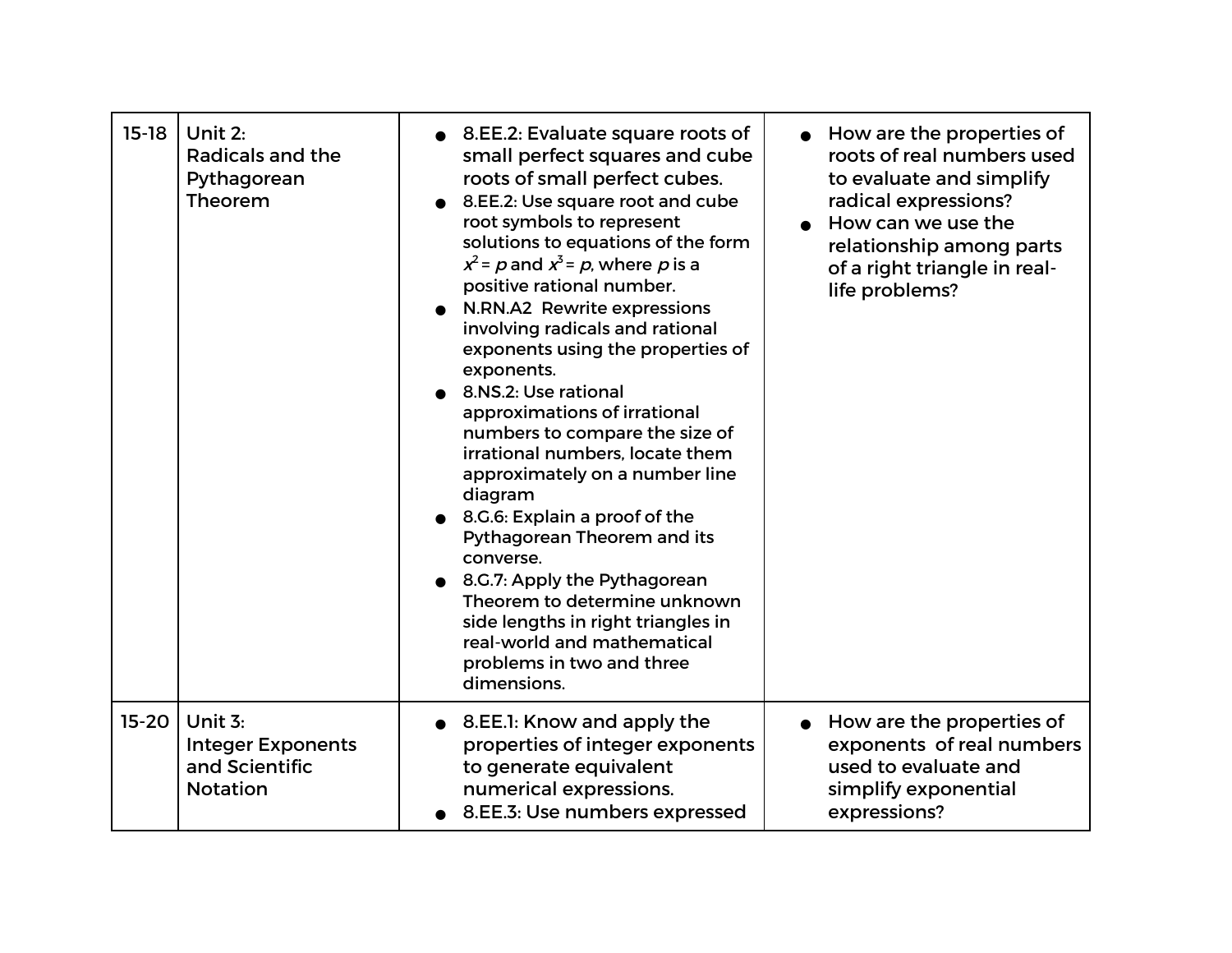|         |                             | in the form of a single digit<br>times an integer power of 10 to<br>estimate very large or very<br>small quantities, and to express<br>how many times as much one<br>is than the other. For example,<br>estimate the population of the<br>United States as 3 $\times$ 10 $^8$ and the<br>population of the world as 7 x<br>$10^9$ , and determine that the<br>world population is more than<br>20 times larger.<br>8.EE.4: Perform operations with<br>numbers expressed in scientific<br>notation, including problems<br>where both decimal and<br>scientific notation are used.<br>Use scientific notation and<br>choose units of appropriate<br>size for measurements of very<br>large or very small quantities<br>(e.g., use millimeters per year<br>for seafloor spreading).<br>Interpret scientific notation<br>that has been generated by<br>technology. | How are the exponent<br>rules used to multiply or<br>divide numbers written in<br>scientific notation?<br>How can scientific notation<br>be used to compare<br>extremely large and/or<br>extremely small<br>quantities? |
|---------|-----------------------------|----------------------------------------------------------------------------------------------------------------------------------------------------------------------------------------------------------------------------------------------------------------------------------------------------------------------------------------------------------------------------------------------------------------------------------------------------------------------------------------------------------------------------------------------------------------------------------------------------------------------------------------------------------------------------------------------------------------------------------------------------------------------------------------------------------------------------------------------------------------|-------------------------------------------------------------------------------------------------------------------------------------------------------------------------------------------------------------------------|
| $21-27$ | Unit 4:                     | 8.F.I: Understand that a                                                                                                                                                                                                                                                                                                                                                                                                                                                                                                                                                                                                                                                                                                                                                                                                                                       | How do you identify a                                                                                                                                                                                                   |
|         | <b>Functions and Linear</b> | function is a rule that assigns to                                                                                                                                                                                                                                                                                                                                                                                                                                                                                                                                                                                                                                                                                                                                                                                                                             | function?                                                                                                                                                                                                               |
|         | <b>Equations</b>            | each input exactly one output.                                                                                                                                                                                                                                                                                                                                                                                                                                                                                                                                                                                                                                                                                                                                                                                                                                 | How might a function                                                                                                                                                                                                    |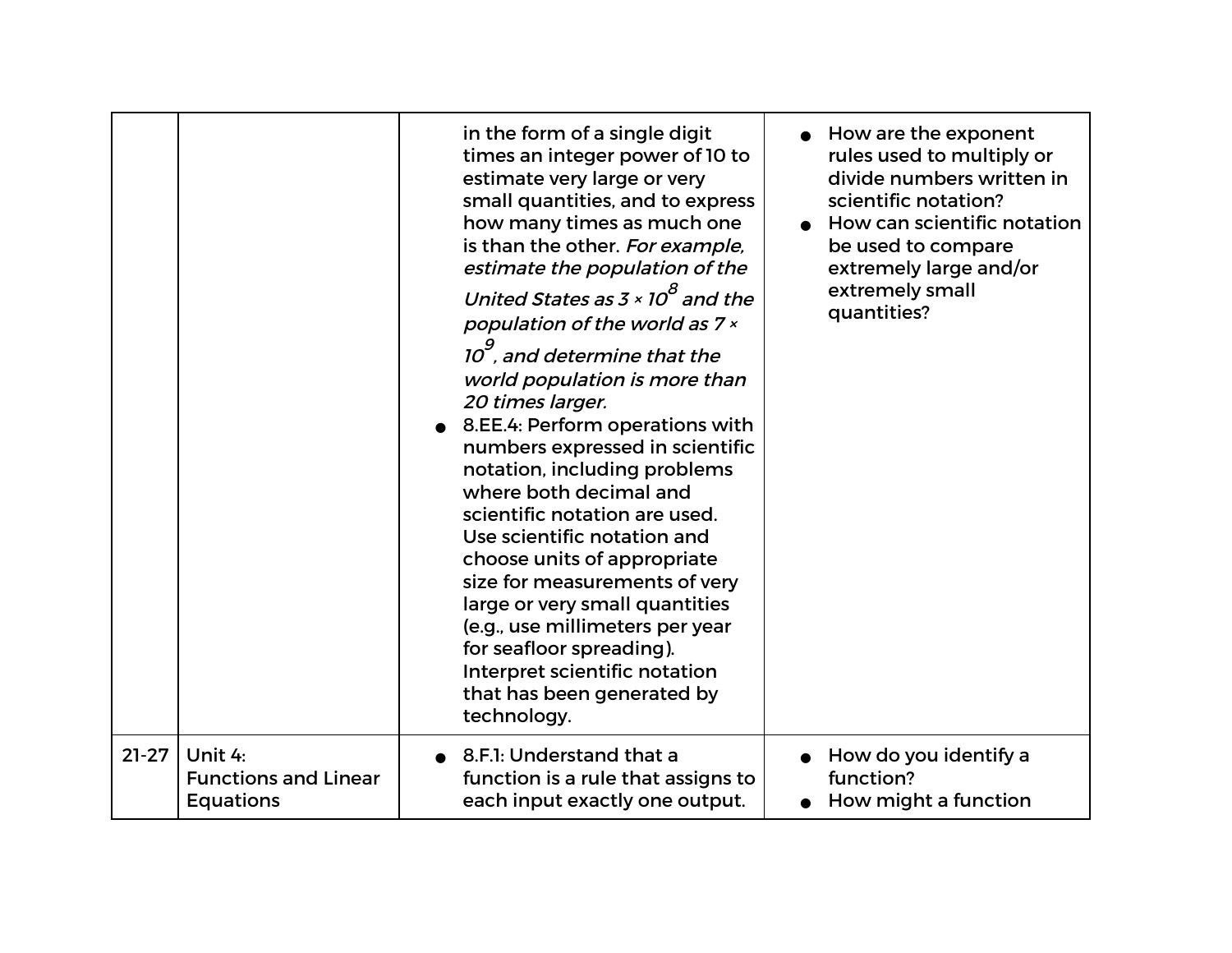| The graph of a function is the<br>set of ordered pairs consisting<br>of an input and the<br>corresponding output (function<br>notation is not required in<br>Grade 8).<br>8.EE.5: Graph proportional<br>relationships, interpreting the unit<br>rate as the slope of the graph.<br>Compare two different<br>proportional relationships<br>represented in different ways. For<br>example, compare a distance-<br>time graph to a distance-time<br>equation to determine which of<br>two moving objects has greater<br>speed.<br>• 8.EE.6: Use similar triangles to<br>explain why the slope m is the<br>same between any two distinct<br>points on a non-vertical line in the<br>coordinate plane<br>8.EE.6: Derive the equation $y = mx$<br>for a line through the origin, and<br>the equation $y = mx + b$ for a line<br>intercepting the vertical axis at b.<br>8.F.3: Interpret the equation $y = mx$<br>+ b as defining a linear function,<br>whose graph is a straight line; give<br>examples of functions that are not<br>linear. For example, the function<br>A= S <sub>2</sub> giving the area of a square as<br>a function of its side length is not | represent a real-world<br>situation?<br>What is the relationship<br>between the meaning of a<br>slope in context and the<br>corresponding graph?<br>How is the concept of rate<br>of change applied to real-<br>life situations?<br>What are the different<br>ways to graph a linear<br>equation? |
|---------------------------------------------------------------------------------------------------------------------------------------------------------------------------------------------------------------------------------------------------------------------------------------------------------------------------------------------------------------------------------------------------------------------------------------------------------------------------------------------------------------------------------------------------------------------------------------------------------------------------------------------------------------------------------------------------------------------------------------------------------------------------------------------------------------------------------------------------------------------------------------------------------------------------------------------------------------------------------------------------------------------------------------------------------------------------------------------------------------------------------------------------------------|---------------------------------------------------------------------------------------------------------------------------------------------------------------------------------------------------------------------------------------------------------------------------------------------------|
|---------------------------------------------------------------------------------------------------------------------------------------------------------------------------------------------------------------------------------------------------------------------------------------------------------------------------------------------------------------------------------------------------------------------------------------------------------------------------------------------------------------------------------------------------------------------------------------------------------------------------------------------------------------------------------------------------------------------------------------------------------------------------------------------------------------------------------------------------------------------------------------------------------------------------------------------------------------------------------------------------------------------------------------------------------------------------------------------------------------------------------------------------------------|---------------------------------------------------------------------------------------------------------------------------------------------------------------------------------------------------------------------------------------------------------------------------------------------------|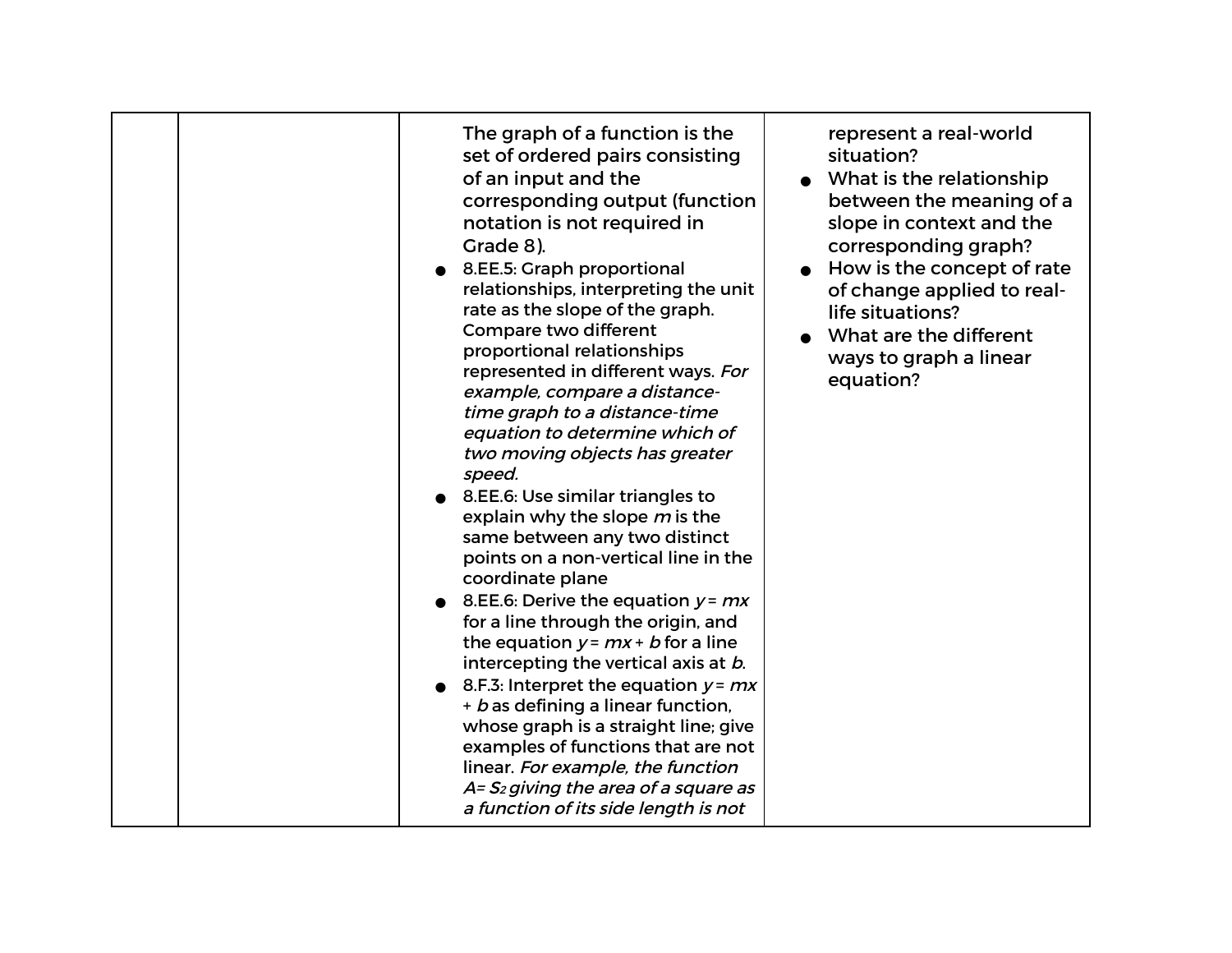|           |                                     | linear because its graph contains<br>the points (1, 1), (2, 4) and (3, 9),<br>which are not on a straight line.<br>(SC 8)<br>8.F.2: Compare properties of two<br>functions each represented in a<br>different way (algebraically,<br>graphically, numerically in tables,<br>or by verbal descriptions). For<br>example, given a linear function<br>represented by a table of values<br>and a linear function represented<br>by an algebraic expression,<br>determine which function has the<br>greater rate of change.                                                                                                                                                      |                                                                                                           |
|-----------|-------------------------------------|-----------------------------------------------------------------------------------------------------------------------------------------------------------------------------------------------------------------------------------------------------------------------------------------------------------------------------------------------------------------------------------------------------------------------------------------------------------------------------------------------------------------------------------------------------------------------------------------------------------------------------------------------------------------------------|-----------------------------------------------------------------------------------------------------------|
| $12 - 16$ | Unit 5:<br><b>Writing Functions</b> | 8.F.3: Interpret the equation $y = mx$<br>+ b as defining a linear function,<br>whose graph is a straight line; give<br>examples of functions that are not<br>linear. For example, the function<br>A= S <sub>2</sub> giving the area of a square as<br>a function of its side length is not<br>linear because its graph contains<br>the points (1, 1), (2, 4) and (3, 9),<br>which are not on a straight line.<br>(SC 8)<br>8.F.4: Construct a function to<br>model a linear relationship<br>between two quantities.<br>Determine the rate of change and<br>initial value of the function from a<br>description of a relationship or<br>from two $(x, y)$ values, including | How does the symbolic<br>form relate to the numeric.<br>graphic, and verbal forms<br>of linear equations? |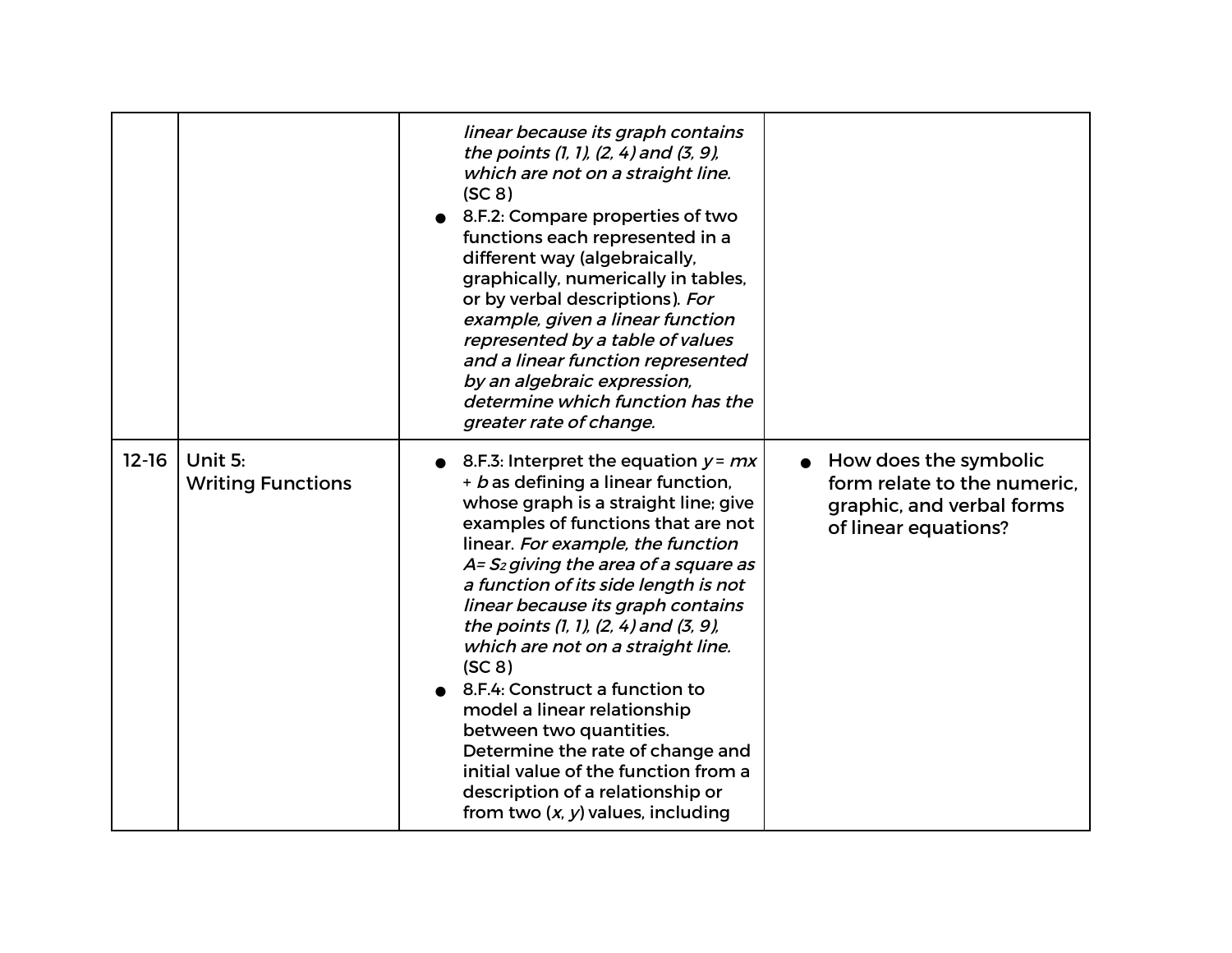|          |                                                           | reading these from a table or from<br>a graph. Interpret the rate of<br>change and initial value of a linear<br>function in terms of the situation<br>it models, and in terms of its<br>graph or a table of values.<br>8.SP.3: Use the equation of a linear<br>model to solve problems in the<br>context of bivariate measurement<br>data, interpreting the slope and<br>intercept. For example, in a linear<br>model for a biology experiment,<br>interpret a slope of 1.5 cm/hr as<br>meaning that an additional hour<br>of sunlight each day is associated<br>with an additional 1.5 cm in<br>mature plant height.<br>8.F.5: Describe qualitatively the<br>functional relationship between<br>two quantities by analyzing a<br>graph (e.g., where the function is<br>increasing or decreasing, linear or<br>nonlinear). Sketch a graph that<br>exhibits the qualitative features of<br>a function that has been<br>described verbally. |                                                                                                                                                     |
|----------|-----------------------------------------------------------|-------------------------------------------------------------------------------------------------------------------------------------------------------------------------------------------------------------------------------------------------------------------------------------------------------------------------------------------------------------------------------------------------------------------------------------------------------------------------------------------------------------------------------------------------------------------------------------------------------------------------------------------------------------------------------------------------------------------------------------------------------------------------------------------------------------------------------------------------------------------------------------------------------------------------------------------|-----------------------------------------------------------------------------------------------------------------------------------------------------|
| $8 - 10$ | Unit 6:<br><b>Bivariate Data and</b><br><b>Statistics</b> | 8.SP.1: Construct and interpret<br>scatter plots for bivariate<br>measurement data to<br>investigate patterns of<br>association between two<br>quantities. Describe patterns                                                                                                                                                                                                                                                                                                                                                                                                                                                                                                                                                                                                                                                                                                                                                              | <b>How can linear functions</b><br>be used to model data?<br>How can we represent<br>bivariate data with an<br>equation?<br>What are some practical |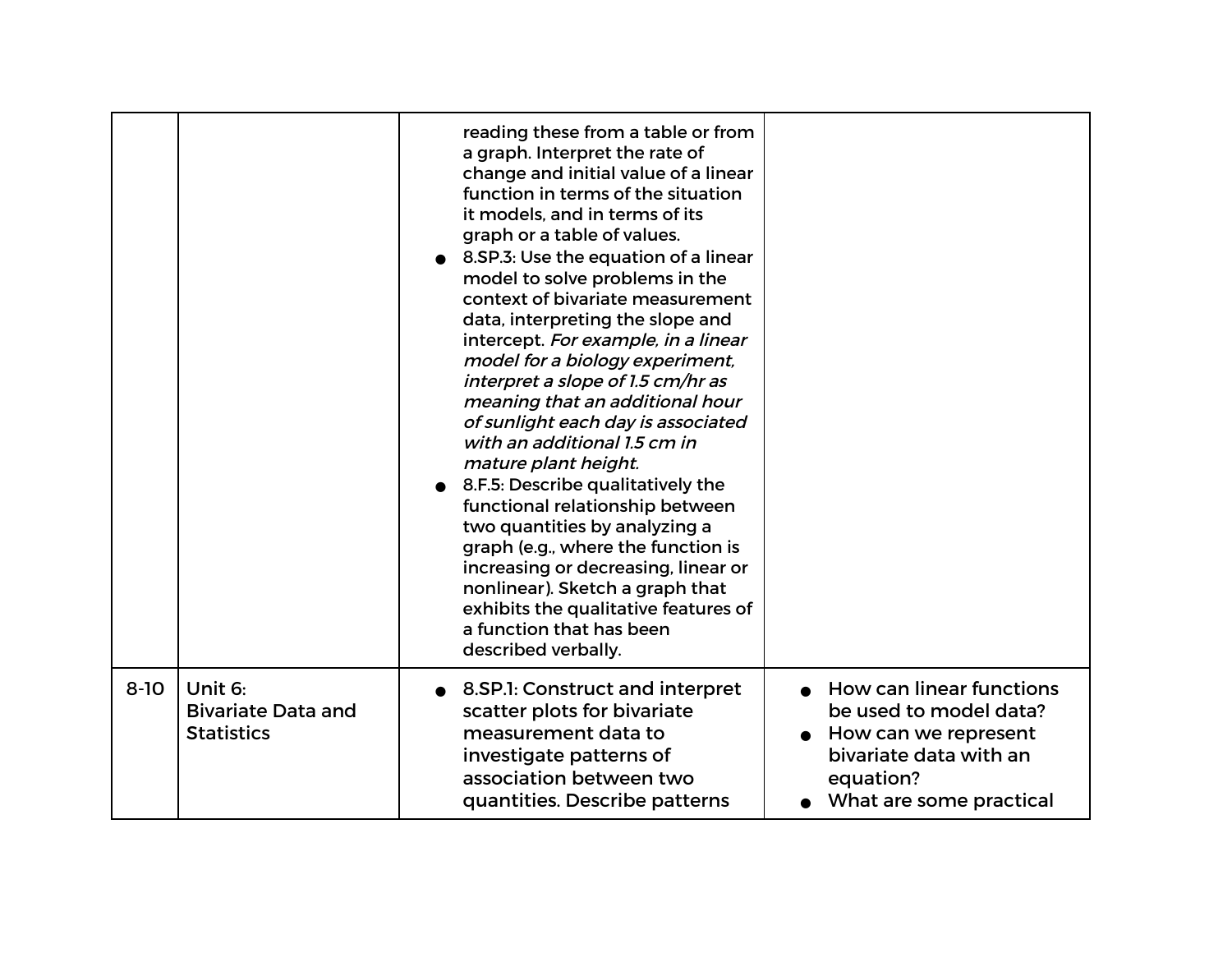| such as clustering, outliers,<br>positive or negative association,<br>linear association, and<br>nonlinear association.<br>8.SP.2: Know that straight lines are<br>widely used to model<br>relationships between two<br>quantitative variables. For scatter<br>plots that suggest a linear<br>association, informally fit a<br>straight line, and informally assess<br>the model fit by judging the<br>closeness of the data points to the<br>line.<br>8. SP. 3: Use the equation of a linear<br>model to solve problems in the<br>context of bivariate measurement<br>data, interpreting the slope and<br>intercept. For example, in a linear<br>model for a biology experiment,<br>interpret a slope of 1.5 cm/hr as<br>meaning that an additional hour<br>of sunlight each day is associated<br>with an additional 1.5 cm in<br>mature plant height.<br>8.SP.4: Understand that<br>patterns of association can also<br>be seen in bivariate categorical<br>data by displaying frequencies<br>and relative frequencies in a<br>two-way table. Construct and<br>interpret a two-way table<br>summarizing data on two | applications for line of best<br>fit? |
|-----------------------------------------------------------------------------------------------------------------------------------------------------------------------------------------------------------------------------------------------------------------------------------------------------------------------------------------------------------------------------------------------------------------------------------------------------------------------------------------------------------------------------------------------------------------------------------------------------------------------------------------------------------------------------------------------------------------------------------------------------------------------------------------------------------------------------------------------------------------------------------------------------------------------------------------------------------------------------------------------------------------------------------------------------------------------------------------------------------------------|---------------------------------------|
|-----------------------------------------------------------------------------------------------------------------------------------------------------------------------------------------------------------------------------------------------------------------------------------------------------------------------------------------------------------------------------------------------------------------------------------------------------------------------------------------------------------------------------------------------------------------------------------------------------------------------------------------------------------------------------------------------------------------------------------------------------------------------------------------------------------------------------------------------------------------------------------------------------------------------------------------------------------------------------------------------------------------------------------------------------------------------------------------------------------------------|---------------------------------------|